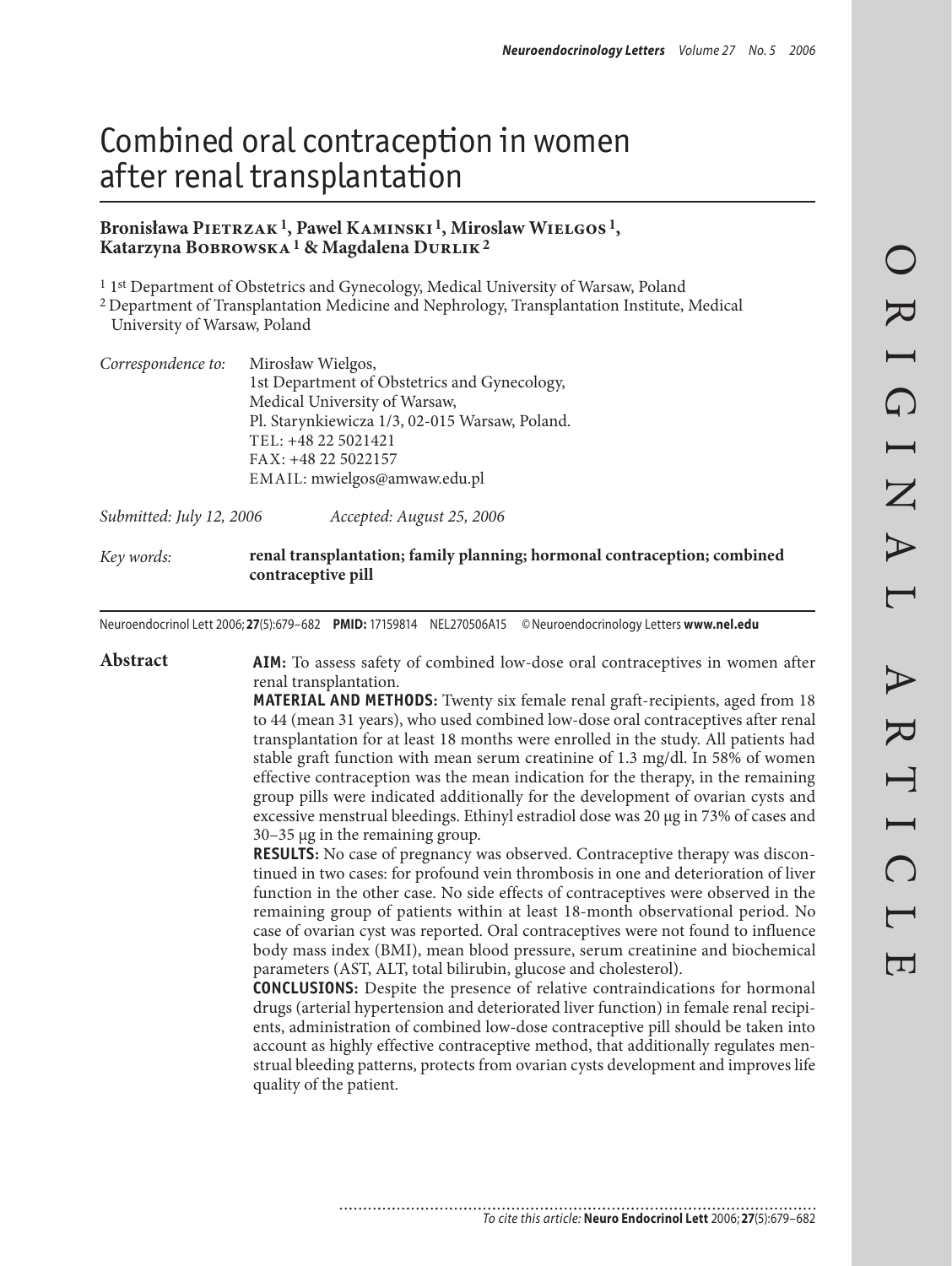| <b>Abbreviations &amp; Units:</b> |                                |  |  |
|-----------------------------------|--------------------------------|--|--|
| BMI                               | – Body Mass Index              |  |  |
| <b>AST</b>                        | - aspartate aminotransferase   |  |  |
| <b>ALT</b>                        | - alanine aminotransferase     |  |  |
| MAP                               | – mean arterial blood pressure |  |  |
| PAP smear                         | - Pappanicolau smear           |  |  |
| SD                                | - standard deviation           |  |  |
| kg                                | – kilogram                     |  |  |
| m                                 | - meter                        |  |  |
|                                   | – liter                        |  |  |
| dl                                | – deciliter                    |  |  |
| mg                                | – milligram                    |  |  |
| μg                                | - microgram                    |  |  |
| I I                               | - International Units          |  |  |

## **Introduction**

End-stage renal failure leads to a number of biochemical disturbances generally described as uraemia. Among systems secondary disturbed by renal failure is hypothalamus-pituitary-ovary axis. Other factors, associated with the regulation of menstrual cycyle, like leptin concentration, may also be impaired [7]. In majority of uraemic women menstrual disturbances are observed and consequently highly reduced fertility is reported. Among the variety of disturbances, irregular menstruations, profuse or scant bleeding or amenorrhea are noted in that group of patients. Haemodialysis improves general state of the patients, however is rarely associated with the restoration of regular menstrual patterns, even in women with satisfactory renal parameters.

Nowadays renal transplantation is commonly accepted treatment of end stage renal failure. Successful grafting and stabilization of the graft function result in restoration of ovarian cycles. Most female graft recipients of reproductive age report recurrence of menstruations and fertility within six months after transplantation. Approximately 50% of renal transplanted women with stable graft function are observed to have ovulatory cycles.

First successful renal transplantation in Poland was performed as early as in 1966, but rapid progress in transplant medicine was made in the last decade. Introduction of cyclosporine into the immunosuppressive regimen in the eighties of the 20th century and consequently other effective immunosuppressive agents such as tacrolimus, mycophenolan mophetil and rapamycine was associated with significant improvement of graft survivals followed by longer life expectancy of graft recipients.

Over 1000 renal transplantations are performed in Poland yearly, that gives the number of approximately 30 transplantation for 1 million inhabitants. In other European countries such rate varies from 11.7 (Lithuania) to 47.7 (Spain). 1857 female graft recipients, aged 16–48, lived in Poland in 2004 [9]. Social rehabilitation of those patients includes natural need for motherhood. There are a number of reports about successful pregnancies in renal transplanted women in literature. Such pregnancies, however, are considered high risk and associated with increased rate of complications. Moreover deterioration of the graft function may develop in a course of pregnancy in graft recipient. Therefore authors emphasize the need for careful pregnancy planning. Conception should appear not sooner than one year after transplantation only in patients with stable function of the graft [3]. Family planning accompanied with safe and effective contraceptive methods seem to be of greatest value in that group of women.

Hormonal contraception is known to be the most effective contraceptive method. The use of the most popular and best known combined contraceptive pill, even lowdose pill (containing 20–35 μg of ethinyl estradiol), is associated with the increased risk of thromboembolism. Arterial hypertension and deteriorated liver function, observed in most renal transplanted women, are believed to be relative contraindications for hormonal contraceptives, hence safety of the pill is not clear. In the study we report our experiences with combined contraceptives administration in renal transplanted women.

## **Material and methods**

26 renal trasplanted women who used low-dose combined oral contraceptive in years 1997–2005 for a period not shorter than 18 months were enrolled in the study. 77% of patients came from cities, one third from big cities with over 200 000 inhabitants, the remaining 23% of women inhabited villages. The most common underlying renal disease were: chronic glomerunonephritis (53%), chronic pyelonephritis (8%) and polycystic kidney degeneration (8%). Contraceptive pills were administered within first 24 months after renal transplantation in 31% of patients, between 24 to 48 months after grafting in 23% of patients, over 48 months after transplantation in 19% of women and in the remaining 15% over 12 years after grafting. The main indications for the therapy in the first two groups (54% of patients) were high contraceptive effectiveness together with the simplicity of the method and the obtained regularity of bleeding patterns. Ovarian cysts were additional indications for oral contraceptives prescribed over 48 months after transplantation. In the group of women who started using hormonal contraceptives over 12 years after grafting the main indications were ovarian cysts and hypermenorrea resisted for other therapeutic agents. Half of the women were under 30 years of age on therapy onset, the mean age of the group was 31.38 years. 58% of women have never been pregnant, 15% had one and 23% had two children, while the remaining group had the history of spontaneous abortions. Graft function was stable in all cases and mean serum creatinine was 1.31 mg/dl (SD 0,42). Most women (88%) had well controlled arterial hypertension. None of the patients from the group smoke cigarettes.

The dose of etinyl estradiol in the contraceptive pill was 20 μg in 73% of cases and 30–35 μg in the remaining group. All patients received contraceptives with IIIrd generation progestin. Follow-up visits were performed after one, three and six months of the therapy and every six months thereafter. Body mass, blood pressure, hematocrite, serum levels of creatininie, aspartate aminotrans-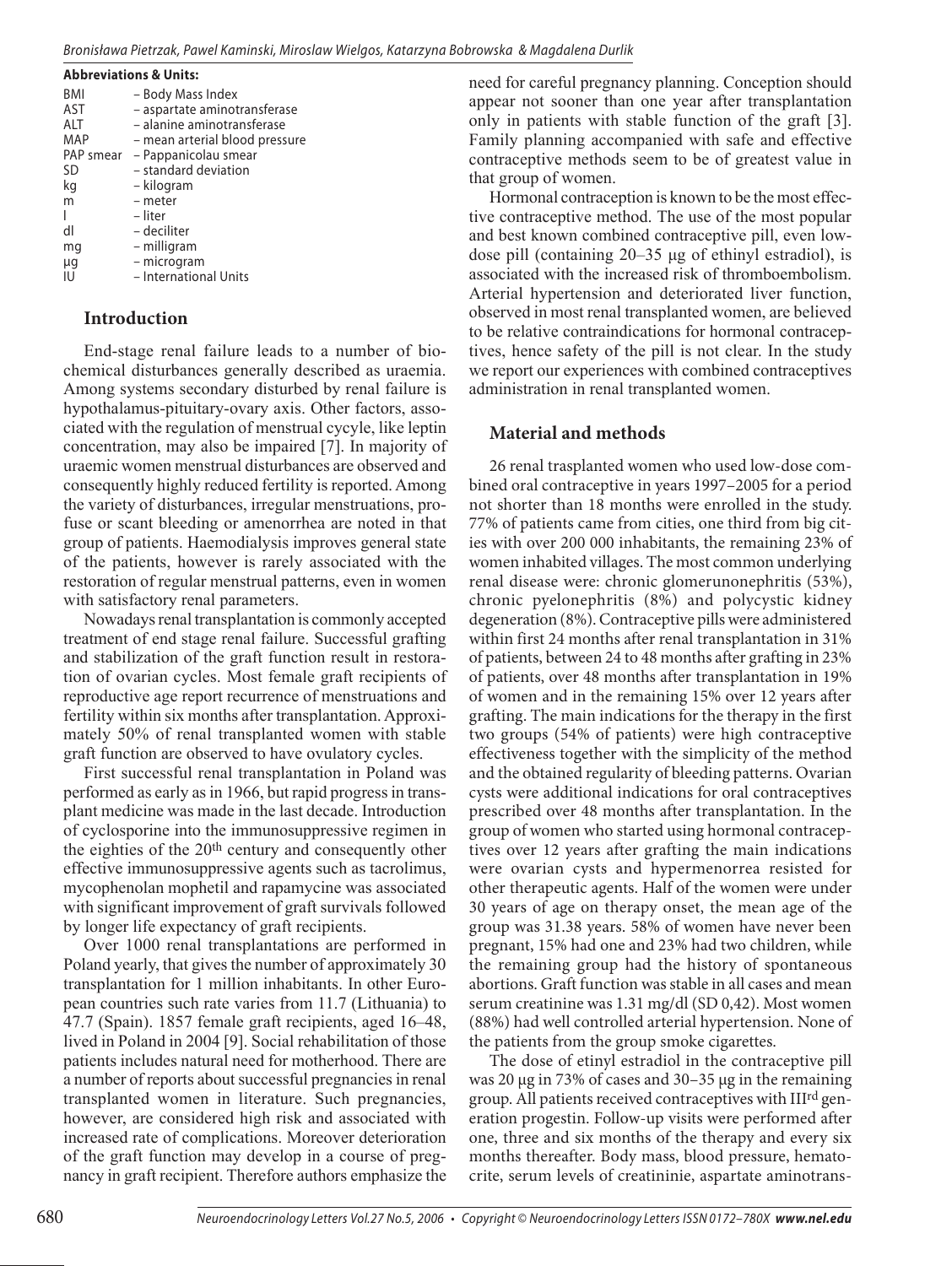| Table.1. Changes of BMI (kg/m <sup>2</sup> ) in female renal recipients using oral contraceptives (changes not significant). |  |  |  |
|------------------------------------------------------------------------------------------------------------------------------|--|--|--|
|------------------------------------------------------------------------------------------------------------------------------|--|--|--|

|     | 0 months      | 3 months      | 6 months      | 12 months     | 18 months     |
|-----|---------------|---------------|---------------|---------------|---------------|
| BMI | 20.74 SD 3.61 | 19.87 SD 3.98 | 20.16 SD 3.76 | 21.31 SD 3.89 | 21.63 SD 4.26 |

| Table 2. Biochemical changes observed in female renal recipients using oral contraceptives. |  |  |
|---------------------------------------------------------------------------------------------|--|--|
|---------------------------------------------------------------------------------------------|--|--|

|                         | 0 months      | 3 monhs                   | 6 months                   | 12 months                | 18months      |
|-------------------------|---------------|---------------------------|----------------------------|--------------------------|---------------|
| Creatinine (mg/dl)      | 1.31 SD 0.42  | 1.4 SD 0.49               | 1.47 SD 3.76               | 1.46 SD 0.57             | 1.58 SD 0.49  |
| Hematocrite (%)         | 35.8 SD 4.48  | 37.28 SD 3.31<br>P < 0.01 | 36.99 SD 2.63<br>P < 0.01  | 37.44 SD 5.15            | 37.33 SD 6.3  |
| (IU/L)<br>AST           | 24.8 SD 11.6  | 25.3 SD 10.9              | 25.7 SD 15.8               | 27.0 SD 11.4             | 27.5 SD 13.2  |
| $ALT$ ( $ U/L\rangle$ ) | 25.2 SD15.4   | 28.6 SD 19.9              | 27.7 SD 20.0               | 30.0 SD 12.8             | 35.4 SD 26.8  |
| Total bilirubin (mg/dl) | 0.78 SD 0.28  | $0.74$ SD $0.2$           | 0.78 SD 0.3                | 0.78 SD 0.34             | 0.7 SD 0.24   |
| Cholesterol (mg/dl)     | 206.9 SD 33.4 | 211.3 SD 36.5             | 208.0 SD 33.6              | 211.9 SD 39.1            | 188.8 SD 44.8 |
| Glucose (mg/dl)         | 80.2 SD 33.4  | 84.6 SD 14.4              | 85.56 SD 13,2,<br>$p=0.05$ | 85.5 SD 6,7,<br>$p=0.05$ | 85.8 SD 10.8  |

ferase (AST), alanine aminotransferase (ALT), bilirubin, glucose and cholesterol were obtained on every visit. Menstrual patterns on contraceptive pills were noted. Gynaecological examination together with transvaginal sonography was performed. Every six months PAP smears were obtained.

The therapy was administered only in women who expressed their conscious will for hormonal contraception and were aware of the presence of relative contraindications for hormonal contraceptives.

#### **Results**

The period of contraception use was not shorter than 18 months in the study group, the longest period noted was 96 months. In two cases the therapy was discontinued for medical indications. One patient after 18 months of the therapy developed profound vein thrombosis in the left lower leg. Hormonal contraception was discontinued and after anticoagulant therapy administration the prompt regression of symptoms was observed. Another patient ten years after transplantation for chronic glomerulonephritis developed symptoms of the acute graft rejection complicated with intravascular haemolysis. Since the condition was associated with significant deterioration of liver function and serum aminotransferases elevation, hormonal therapy was immediately discontinued. No case of willful discontinuation of contraception was noted.

No case of pregnancy was reported in the study group within the observational period. The bleedings patterns on low-dose contraceptive pills were satisfactory in all cases independent on the patient's immunosuppressive regimen.

Mean body mass index (BMI) of the study group was  $20.74 \text{ kg/m}^2$  (SD 3.61), after 18 months of the therapy it increased to 21.63 kg/m2 (SD 4.26), but the change was not statistically significant (Table 1). Mean initial arterial blood pressure (MAP) in female renal recipients was 99.2 (SD 0.74) and did not differ significantly during the observational period. After 18 months of the therapy it reached 99.8 (SD 0.75).

Mean serum creatinine increased significantly from 1.31 mg/dl (SD0.42) to 1.40 mg/dl (SD 0.49) after three months and to 1.47 mg/dl after 6 months (SD 0.45) *(p<0.01)*. The creatinine increase observed afterwards was not significant: 1.46 mg/dl (SD 0.57) after 12 months and 1.58 mg/dl (SD 0.49) after 18 months of the therapy. The reported increase of hematocrite was statistically significant. On therapy onset it was 35.80 (SD 4.48) and increased to 36.99 (SD 2.63) after 6 months, to 37.44 (SD 5.15) after 12 months and to 37.33 (SD 6.30) after 18 months. The changes of aminotranferases on hormonal contraception were not significant except the case of the acute graft rejection. Neither total bilirubin concentration nor cholesterol levels differ significantly within 18-month observational period. The mean initial glucose level was 80.2 mg/dl (SD 19.9) and reached 84.6 mg/dl (SD14.4) after 3 moths, 85.56 mg/dl (SD 13.2) after 6 month, 85.5 mg/dl(SD 6.7) after 12 months and 85.8 mg/dl (SD 10.8) after 18 months. The statistical significance of the increase observed after 6 and 12 months was borderline *(p=0.05)*. All changes of biochemical parameters on combined low-dose contraception were gathered in Table 2.